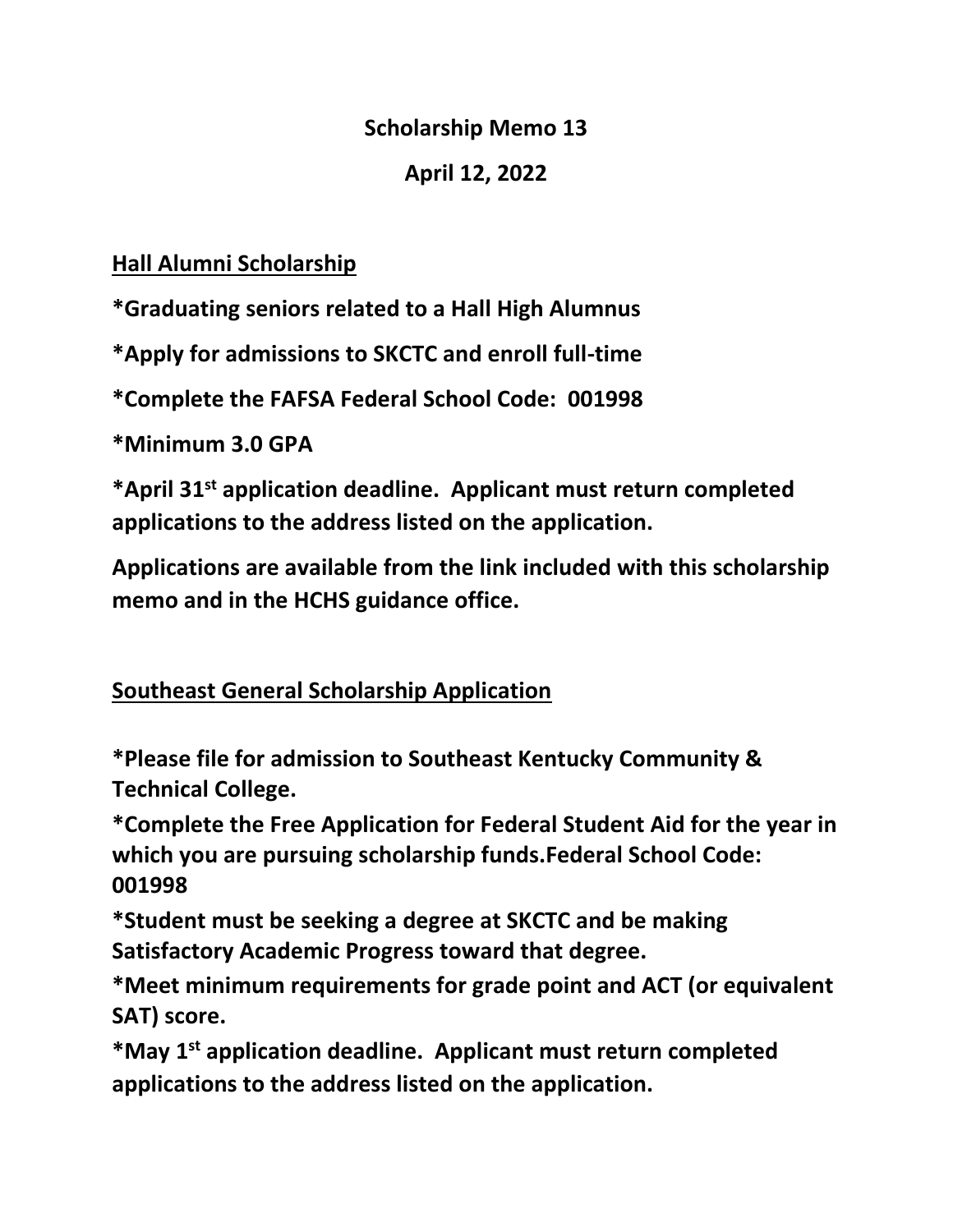**\*Applications are available from the link included with this scholarship memo and in the HCHS guidance office.**

### **Harlan County COAL Scholarship**

**Scholarship Guidelines:**

**\* High school seniors who reside in Harlan County** 

**\* Apply for admission to SKCTC** 

**\* Complete the FAFSA Federal School Code: 001998** 

**\* Minimum 2.5 GPA OR 18 Composite ACT** 

**\* Child or grandchild of an active or former coal miner** 

**\* June 1st application deadline. Applicant must return completed applications to the address listed on the application.**

**\* Max of \$2,000 per student (\$1,000 per semester)**

**\*Applications are available from the link included with this scholarship memo and in the HCHS guidance office.**

### **Mike Bowling Memorial Scholarship**

**Criteria:** 

**\* Seniors of high schools in Bell or Harlan County** 

- **\* Minimum 3.0 GPA**
- **\* Max of \$1,000 per student (\$500 per semester)**
- **\* Preference given to those with civic and community service activities or those who have overcome adversity**